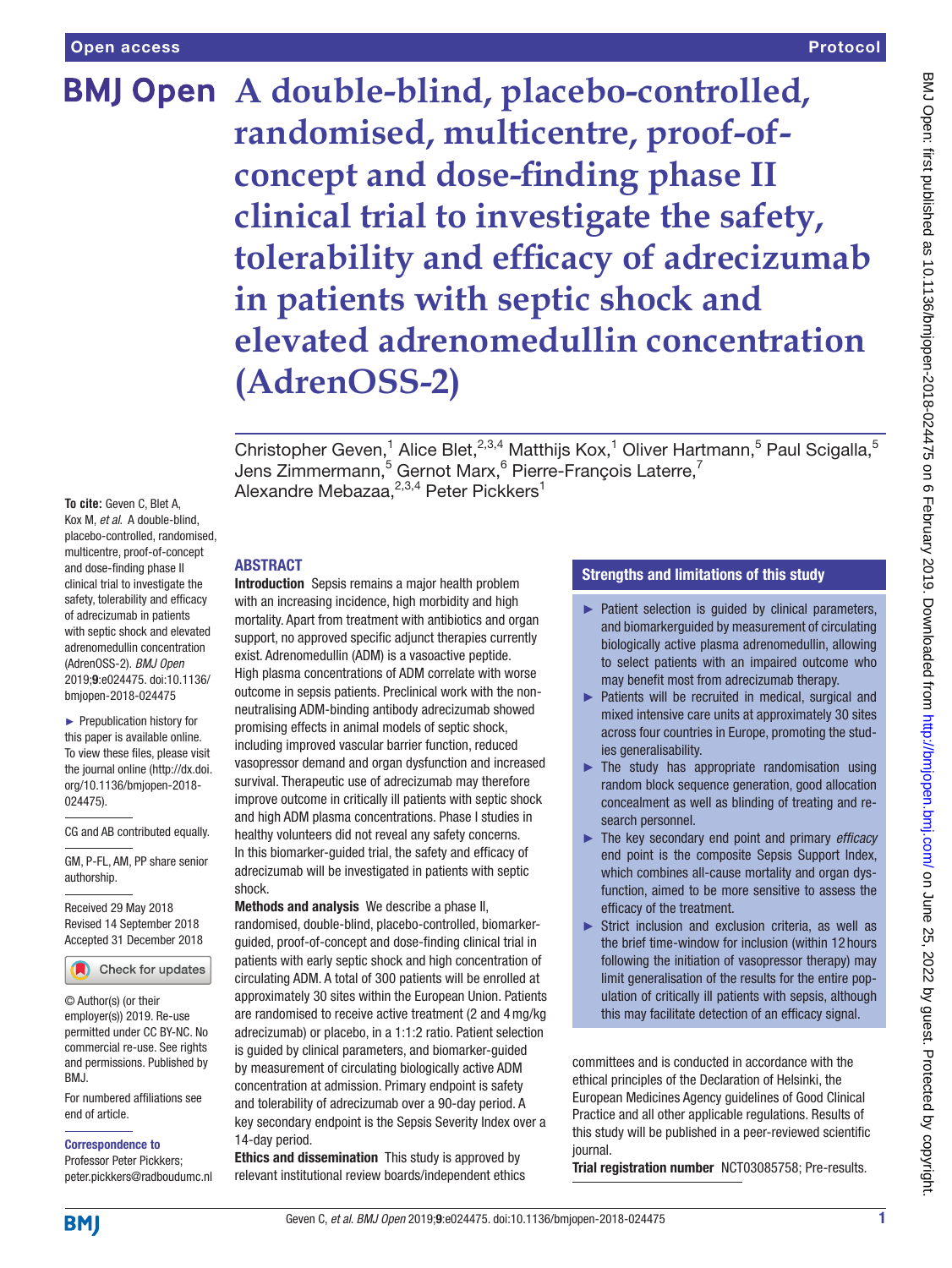#### **INTRODUCTION**

Worldwide, sepsis is a major health problem, with an increasing incidence and high mortality. $1-3$  It is defined as life-threatening organ dysfunction caused by a dysregulated host response to infection.<sup>4</sup> Septic shock is defined as a subset of sepsis in which profound circulatory, cellular and metabolic abnormalities occur, which are associated with an increased risk of mortality.<sup>4</sup> The most prominent abnormalities are vasodilation and loss of vascular integrity, resulting in hypotension, and ultimately, in organ dysfunction and death.<sup>[5](#page-10-1)</sup> Besides antibiotics and organ supportive therapies such as vasopressors, mechanical ventilation and renal replacement therapy, there are currently no sepsis-specific adjunctive therapies registered.

Adrenomedullin (ADM) is a vasoactive peptide hormone that plays an important role in sepsis. Circulating ADM exerts endothelial barrier-stabilising effects and maintains vascular integrity. $6-10$  ADM has vasodilatory properties in the vascular interstitium, and at high concentrations, as observed during sepsis, may contribute to hypotension.<sup>11–13</sup> Elevated concentrations of plasma ADM at admission have been reported in septic patients, and these were correlated with vasopressor requirement, organ dysfunction and mortality.<sup>14–16</sup> The cut-off value of biologically active ADM (bio-ADM) of 70pg/mL at admission was found to predict mortality for sepsis patients. $14$ This cut-off has been validated in independent, large multicentre studies.<sup>[15 17 18](#page-10-5)</sup>

Based on these data, ADM may be an interesting therapeutic target for sepsis. A potential new adjunctive therapy for the treatment of septic shock is adrecizumab (previously also known as HAM8101). It is a *non-neutralising* ADM-binding antibody that has shown beneficial effects in preclinical studies. Adrecizumab reduced vascular leakage, organ dysfunction and need for vasopressor treatment during cecal ligation and puncture-induced sepsis in several animal studies and improved urine output and survival. $19-21$  Importantly, adrecizumab administration was not associated with any safety concerns in the firstin-human phase I study in healthy volunteers  $(n=24)^{22-24}$ and in a follow-up study in healthy volunteers, which were intravenously challenged with lipopolysaccharide (LPS) to induce systemic inflammation (also  $n=24$ ).<sup>2324</sup> Of note, in the latter study, LPS-induced flu-like symptoms resolved more swiftly in adrecizumab-treated subjects compared with the placebo group. Pharmacokinetic (PK) analysis of adrecizumab showed a half-life of approximately 14 days, indicating that administration of a single dose is sufficient to achieve excess of plasma concentrations of the antibody over ADM for the entire sepsis period.

Based on these preclinical and human phase I data, it is hypothesised that therapeutic use of adrecizumab may improve endothelial dysfunction, restore and maintain vascular integrity and augment haemodynamics in critically ill patients with sepsis and septic shock. In the trial described in the present work, the safety, tolerability and efficacy of adrecizumab is investigated in patients with early septic shock and elevated concentrations of circulating bio-ADM. This will be one of the first precision medicine, biomarker-guided studies in septic patients.

### Methods and analysis Design and setting

AdrenOSS-2 is a phase II, randomised, double-blind, placebo-controlled, biomarker-guided, proof-of-concept and dose-finding clinical trial that is currently being conducted in patients with early septic shock and elevated concentration of circulating bio-ADM (>70pg/mL). A total of 300 patients will be recruited in medical, surgical and mixed intensive care units (ICU) at approximately 30 sites across Belgium, France, Germany, the Netherlands and Italy (see clinicaltrials. gov of a list of current centres). Patient selection is guided by clinical parameters as well as by biomarker concentrations, by measuring circulating bio-ADM (sphingotest bio-ADM, sphingotec GmbH, Hennigsdorf, Germany).<sup>25</sup> Based on preclinical studies, two dosages of adrecizumab will be investigated (2 and 4mg/kg body weight), in addition to a placebo control arm. After informed consent has been signed by the patient or his/her legal representative, circulating bio-ADM concentrations will be assessed. If bio-ADM concentrations are  $>70$  pg/mL, the clinical coordination centre (CCC) will be contacted for final confirmation of patient eligibility and the patient will be randomised. An interim analysis for futility is planned after 150 patients have completed day 28 of the study. An overview of the study design is depicted in [figure](#page-2-0) 1 and study procedures in [figure](#page-3-0) 2.

# Primary objective

The primary objective is safety and tolerability, consisting of: mortality possibly related to adrecizumab, interruption of infusion due to suspected intolerability of adrecizumab, new treatment-emergent adverse events (AEs) possibly related to adrecizumab and changes in severity and frequency of treatment-emergent AEs. During the study, an independent Data and Safety Monitoring Board (DSMB) will review safety data on at least a monthly base.

#### Secondary objectives

The secondary objectives are related to the efficacy and PK of adrecizumab. The primary efficacy end point, the 'Sepsis Support Index' (SSI), is a composite end point reflecting organ dysfunction or death within the first 14 days of follow-up. More precisely, within the first 14 days of follow-up, every day on which a vasopressor or mechanical ventilation is used, or renal dysfunction (defined as renal sequential organ failure assessment (SOFA)=4) is apparent, or the patient is not alive anymore, is counted as 1. The sum over the 14-day follow-up period is defined as the SSI score, which can have a maximum of 14 and a minimum of 1 (as vasopressor usage on day 1 is an inclusion criteria). The calculation of the SSI is further illustrated in [figure](#page-3-1) 3.

Additional secondary objectives include: SSI at day 28 of follow-up, penalised SSI (patients who die get penalised with the maximum score), individual SSI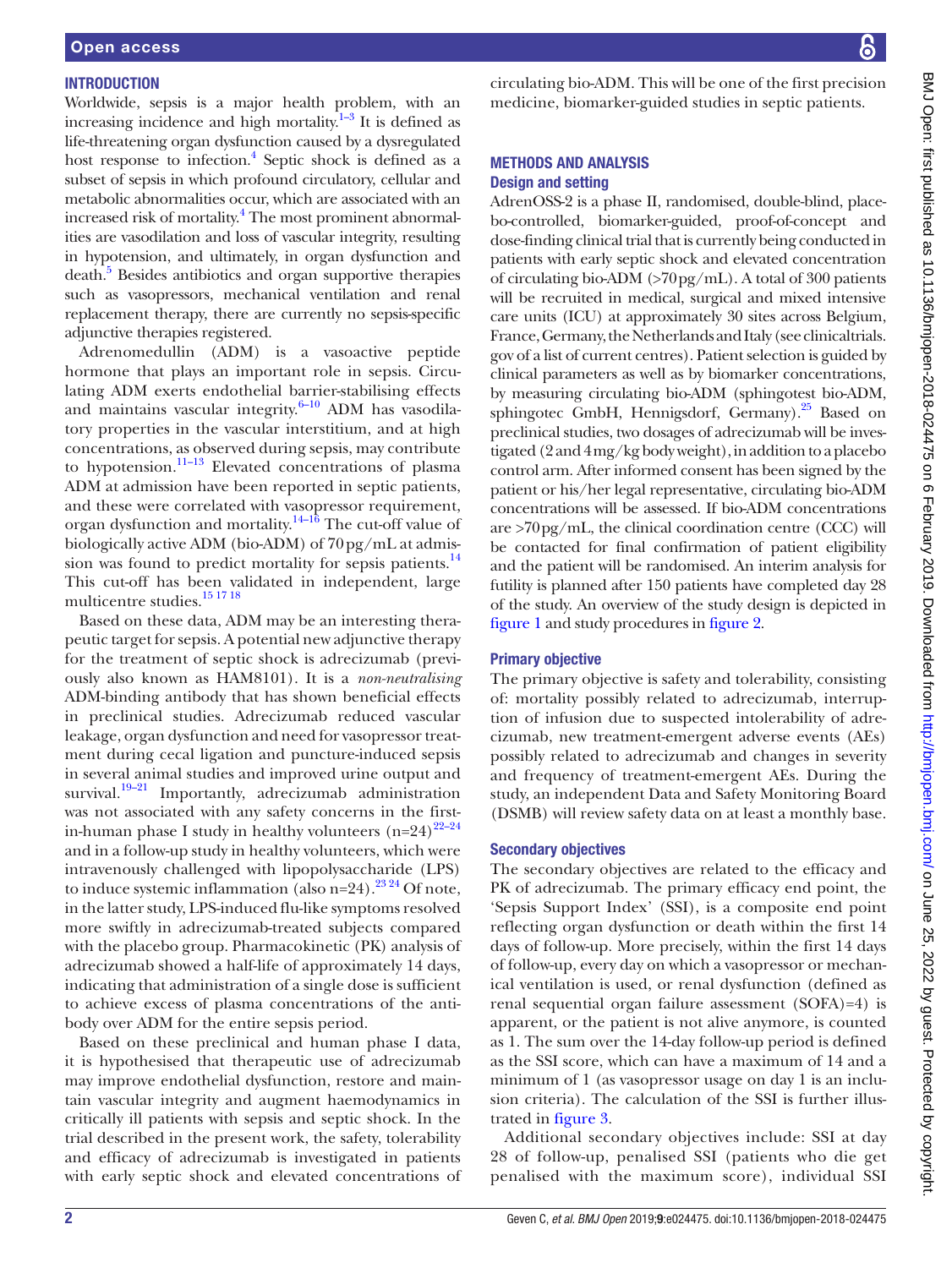

<span id="page-2-0"></span>Figure 1 Study design. ADM, adrenomedullin; AUC, area under the curve; CL, systemic clearance; QoL, quality of life.

components, persistent organ dysfunction or death at days 14 and 28 of follow-up,  $26$  day 28 and day 90 mortality rate and quality of life (Euro-QoL-5), change over time in SOFA and other parameters such as functional parameters (including, but not limited to heart rate, blood pressure,  $PaO_2/FiO_2$ , fluid balance, blood lactate, creatinine, pro-enkephalin, mid-regional-proADM, inflammatory markers, including procalcitonin (PCT) and interleukin-6), total duration of vasopressor/catecholamine use as well as length of stay at ICU/hospital.

For the PK substudy (n=80 patients), end points are key PK parameters, including peak plasma concentrations  $(C<sub>max</sub>)$ , systemic exposure (area under the curve), volume of distribution (V), systemic clearance and elimination half-life  $(t_{1/2})$  of adrecizumab.

# Patient selection

A total of 300 adult patients with early septic shock and elevated bio-ADM concentration will be randomised. Early septic shock is defined as sepsis with hypotension (mean arterial pressure<65mm Hg) refractory to fluid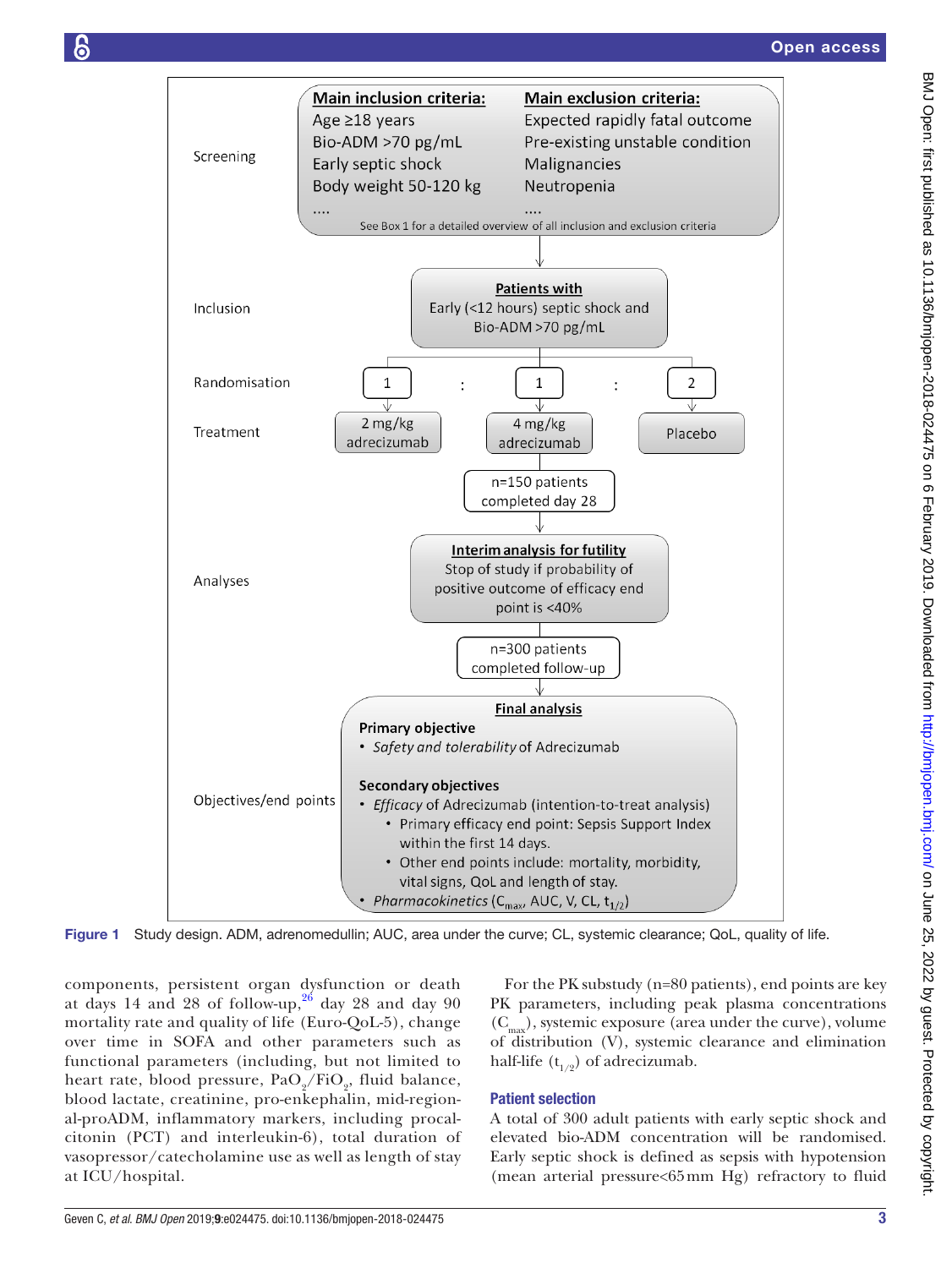

<span id="page-3-0"></span>Figure 2 Study timeline. ADM, adrenomedullin; CCC, clinical coordination centre; SAE, severe adverse event.

resuscitation and requiring vasopressor therapy.<sup>4</sup> Patients with a measurement of circulating bio-ADM >70pg/mL will be eligible to be randomised. The cut-off point for bio-ADM of 70pg/mL was selected based on the specific needs and purpose of this study. Per patient data available for this evaluation included data from the Albumin Replacement in Patients with Severe Sepsis or Septic Shock (ALBIOS), Frog-ICU and AdrenOSS-1 studies, to

name the largest and most relevant, as well as data from healthy normal individuals. Specific needs to be met for the study were that patients with normal bio-ADM, as well as low severity and low expected mortality were to be excluded, to maximise the observable treatment effect, while keeping the eligible population as large as possible. The window for inclusion and infusion of study medication is 12hours following initiation of vasopressor



<span id="page-3-1"></span>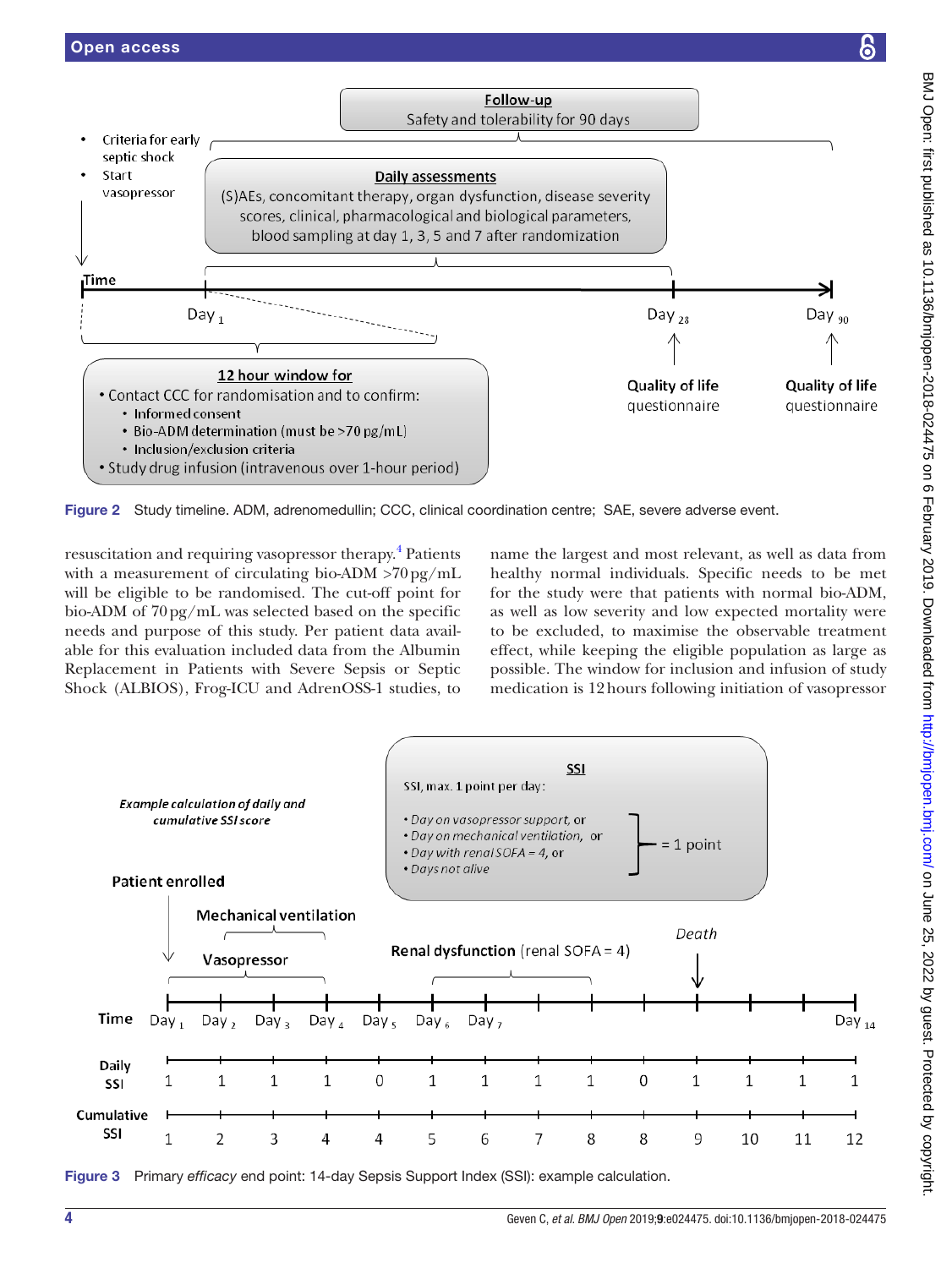therapy. A lactate concentration  $>2$ mmol/L is not an inclusion criteria, as concentrations may change quickly in response to initial therapy. Patients will be screened for clinical inclusion and exclusion criteria [\(Box](#page-0-0) 1). Screening and enrolment logs will be maintained for all patients. For patients not enrolled in the study, the reason for non-enrolment is documented. Patients will undergo various screening assessments, including recording of information on hospital and ICU admission (date, time, location before admission, diagnosis, origin of sepsis), documenting of relevant ongoing conditions, relevant medical history and comorbidities present or treated within the last year (cardiovascular and non-cardiovascular), concomitant medication use, age, gender, ethnic origin, physical examination including weight and height, blood sampling for laboratory examinations and bio-ADM measurement, pregnancy test (urine or serum), recording of 12-lead ECG, and calculation of Acute Physiology And Chronic Health Evaluation (APACHE) II and SOFA score. Eligibility will be confirmed by the CCC in Brussels, Belgium. Patients that fulfil all inclusion criteria and none of the exclusion criteria will be eligible to be randomised.

# Measuring bio-ADM

For measurement of bio-ADM, 5mL EDTA blood will be collected after written informed consent is obtained. After centrifugation (2500G, 15min, 20°C), bio-ADM levels are determined using a fully validated, CE-marked, commercially available immunoluminometric assay (sphingotest bio-ADM assay). This assay is performed locally by trained personnel. The assay is highly specific for C-terminally amidated ADM (bio-ADM). Each patient sample will be measured in duplicate, and in parallel two calibrators (one with a concentration around the decision-making point  $(70 \text{ pg/mL})$  will be run in triplicate along with each patient sample. The functionality of the measuring system will be checked on a monthly basis at each site. Finally, bio-ADM will be remeasured from banked aliquots in batch at a central lab to verify locally gained results. Further details about the assay are described elsewhere.<sup>[25](#page-10-9)</sup>

# Randomisation

Patients are randomly assigned to receive active treatment (2and 4mg/kg adrecizumab) or placebo, using a block randomisation scheme (1:1:2 treatment allocation ratio). A randomisation code list will be generated by an independent statistician not involved in the study. For each centre, study medication is provided in boxes containing 4 pairs of vials according to the four-block randomisation list, allowing stratification by centre.

# Informed consent

Prior to any study-related procedures, patients must provide informed consent in accordance with the EU Clinical Trial Directive, the Declaration of Helsinki and International Countcil for Harmonisation (ICH)-Good Clinical Practise (GCP) requirements. Informed consent

# Open access

# Inclusion criteria

- 1. Written informed consent by patient or legal representative (according to country-specific regulations).
- 2. Male and female patient, age ≥18 years.
- 3. Body weight 50–120 kg.
- 4. Biologically active adrenomedullin concentration >70 pg/mL.
- 5. Patient with early septic shock (start of vasopressor therapy <12 hours).
- 6. Women of childbearing potential must have a negative serum or urine pregnancy test before randomisation and have to use a highly effective method of contraception.

# Exclusion criteria

- 1. Moribund.
- 2. Pre-existing unstable condition (eg, a recent cerebral haemorrhage or infarct, a recent acute unstable myocardial infarction (all <3 months), congestive heart failure—New York Heart Association class IV).
- 3. Patients who required cardiopulmonary resuscitation in the last 4 weeks prior to evaluation for enrolment.
- 4. Severe chronic obstructive pulmonary disease with chronic oxygen need at home (Global Initiative for Chronic Obstructive Long Disease (GOLD) IV).
- 5. Any organ or bone marrow transplant within the past 24 weeks.
- 6. Uncontrolled serious haemorrhage (≥2 units of blood/platelets in the previous 24 hours). Patients may be considered for enrolment if bleeding has stopped and patient is otherwise qualified.
- 7. Uncontrolled haematological/oncological malignancies.
- 8. Absolute neutropenia <500/µL.
- 9. Severe chronic liver disease (Child-Pugh C).
- 10. Systemic fungal infection or active tuberculosis.
- 11. Neuromuscular disorders that impact breathing/spontaneous ventilation.
- 12. Burns >30% of body surface.
- 13. Plasmapheresis.
- 14. Women who are pregnant or nursing.
- 15. Participation in a clinical trial involving another investigational drug within 4 weeks prior to inclusion.
- 16. Unwilling or unable to be fully evaluated for all follow-up visits.

is obtained according to local requirements in Belgium, France, Germany and the Netherlands. Written informed consent is obtained by trained investigators after providing adequate verbal and written information about the study (in order to fully understand the study and any risks it entails), and giving the patient opportunity to ask questions and appropriate time to decide on participation in the study. For patients unable to provide consent themselves due to their medical condition, written informed consent is to be obtained by the patient's legal representative or by other accepted procedures according to applicable national law and local regulations, for example, consent by relatives or family members. In addition, retrospective patient consent to voluntarily continue the study will be obtained once the patient has sufficiently recovered. Patient and/or the patient's legal representatives can withdraw their consent on study participation at any time without providing an explanation.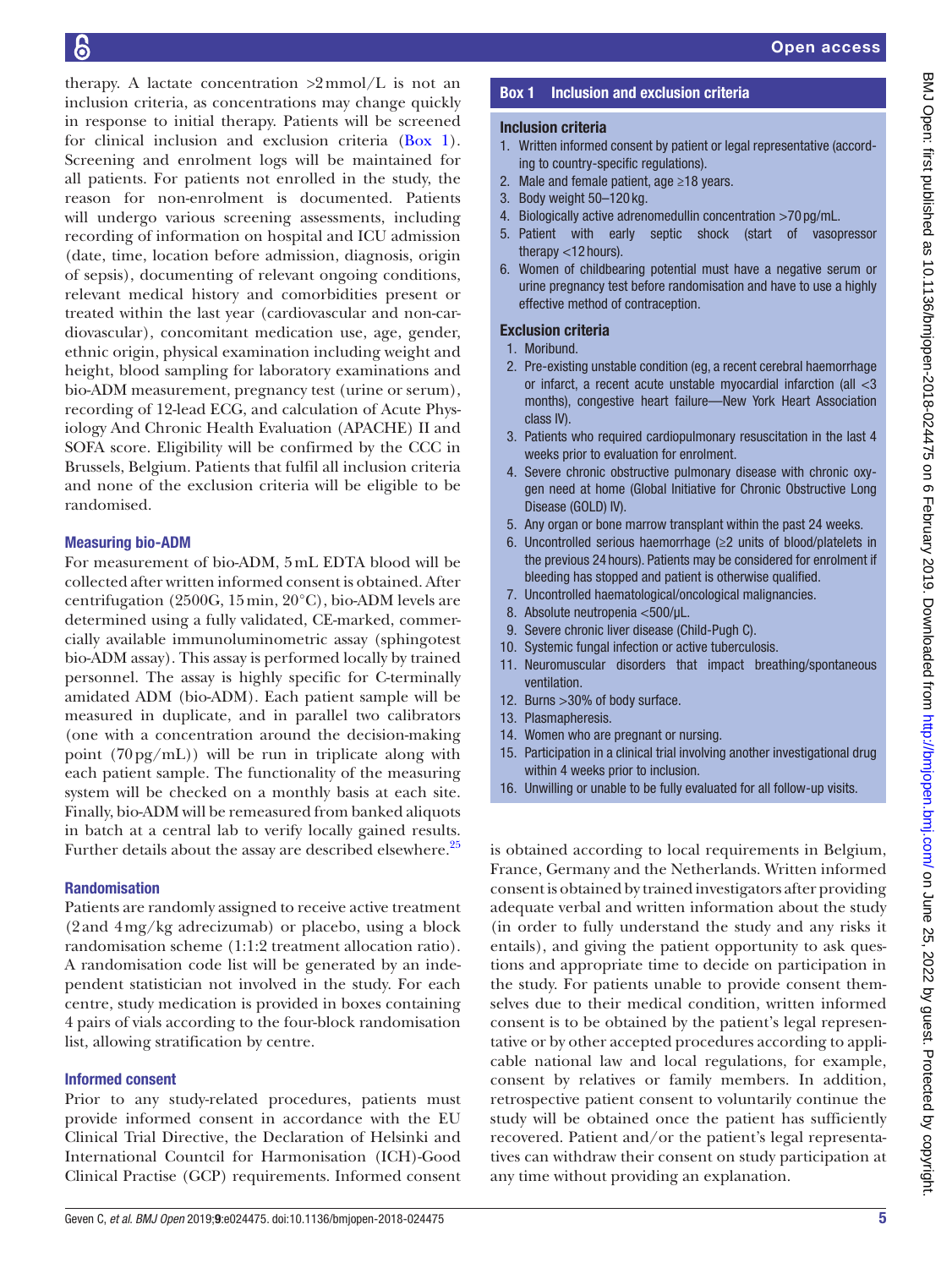#### **Blinding**

The study will be performed in a double-blinded fashion. All study personnel, including the investigator and site staff, patients, monitors, sponsor and Contract Research Organisation (CRO) staff will be blinded to treatment assignment until study closure. The randomisation list is kept strictly confidential by the data management vendor and accessible only to authorised persons who are not involved in the conduct of the study. In case of emergency, blinding will only be broken if specific emergency treatment would be indicated by knowing the treatment status of the patient. Specific emergency envelopes will be available at each site. The investigator is required to notify the sponsor within 24hours following the code break reporting the reason for unblinding. The investigational drug and its matching placebo are indistinguishable and all study drug kits will be packed in the same way. Unblinding will be authorised by the sponsor after completion of the study, locking of the database and performance of a blinded data review.

#### Study intervention

A single dose of the study drug (2 or 4mg/kg adrecizumab, or placebo) is administered over a 1-hour period by continuous intravenous infusion, as soon as possible, but at the latest, within 12hours following start of vasopressor therapy. Study drug is administered separately from any concomitant drugs using a dedicated lumen of a central venous catheter or a separate peripheral line. Study medication is provided in boxes according to the four-block randomisation list. Each box contains four pairs of vials for a 1:1:2 treatment allocation ratio. The following pairs of vials are supplied in the box, in a blinded fashion: a set of two vials of adrecizumab (for reconstitution of the 4mg/kg dose), a set of one vial of adrecizumab and one vial of placebo (for reconstitution of the 2mg/kg dose) and two sets of two placebo vials. All vials are indistinguishable from each other, containing the same volume of solution, the same aqueous buffer and identical packaging. The study drug, adjusted to the patient's body weight, has to be reconstituted from a pair of vials. All study drug are stored in a secure and adequately temperature-monitored pharmacy storage facility at 2°C–8°C.

#### Concomitant medication

There are no specific restrictions regarding use of concomitant medication or other therapies. All patients will be treated according to 'International Guidelines for Management of Severe Sepsis and Septic Shock'.[27](#page-10-11) All concomitant medical treatments and medication will be recorded from inclusion until day 28 or ICU discharge (whichever comes first).

# Patient and public involvement

Patients and the public were not involved in elaboration of the study protocol. There is no plan to disseminate the results directly to the study participants. Results will be

published in a peer-reviewed journal and presented on conferences.

#### Statistical and analytical plan Sample size calculations

The sample size was calculated for the primary efficacy end point (SSI up to day 14). A sample size of n=150 patients is planned for the combined treatment groups receiving 2 and 4mg/kg adrecizumab. As both dosages result in an excess of antibody over the target peptide ADM, no difference in treatment effect is expected between the dosage groups. Therefore, the two dosage groups are pooled together for the final analysis, unless either dose is insufficient or safety and tolerability analysis indicate that one dose is not safe or tolerable. Power calculation was based on simulation analyses. The distribution of the SSI was based on real patient data from the ALBIOS study  $(n=539)^{15}$  and underlying assumptions were re-evaluated using results from the AdrenOSS-1 observational study[.18](#page-10-12) Based on the previously conducted observational AdrenOSS-1 study<sup>18</sup> performed in septic patients, we anticipate a median SSI in the control group of 4 (IQR 2–11), while in the ALBIOS study<sup>15</sup> the median was 7 (IQR 4–14) (these medians reflect a selection of patients with septic shock and bio-ADM larger 70pg/ mL). However, due to the non-normal distribution of the SSI, the median is still highly volatile (the majority of patients have either a low SSI (1–3 days, if improving and discharged early), or a high SSI (14 days, as patients that die within the first 14 days are usually on organ support while alive and in ICU)). For the simulations, a sample size of n=150 per group (treatment or placebo), and an effect size resulting in an approximately 10% decrease in SSI in the adrecizumab-treatment group (compared with the simulated control group) resulted in a power of the study of >80% to demonstrate an improvement of SSI of >0 with at least 80% probability. The 80% probability corresponds to the lower limit of the 60% CI of the effect estimate, delta SSI, which is based on the estimated difference of location from the Wilcoxon test. If the simulated lower limit of delta SSI was >0, the simulation run reached the end point

#### Statistical analyses

Continuous variables will be summarised by the number of patients, mean, SD or median, quartile and range, as appropriate. Categorical variables will be summarised using number and percentage by category. Demographic and medical background data, secondary end points and safety variables will be analysed by means of descriptive and exploratory methods. Regarding the primary end point (safety), all AEs will be listed. The number and percentage of patients experiencing one or more AEs will be summarised by treatment arm/controlgroup, relationship to study drug and severity/grade. Severe adverse event (SAE)-specific listings for each patient population will be generated on reported SAEs, but not as Suspected Unexpected Serious Adverse Reaction (SUSARs). The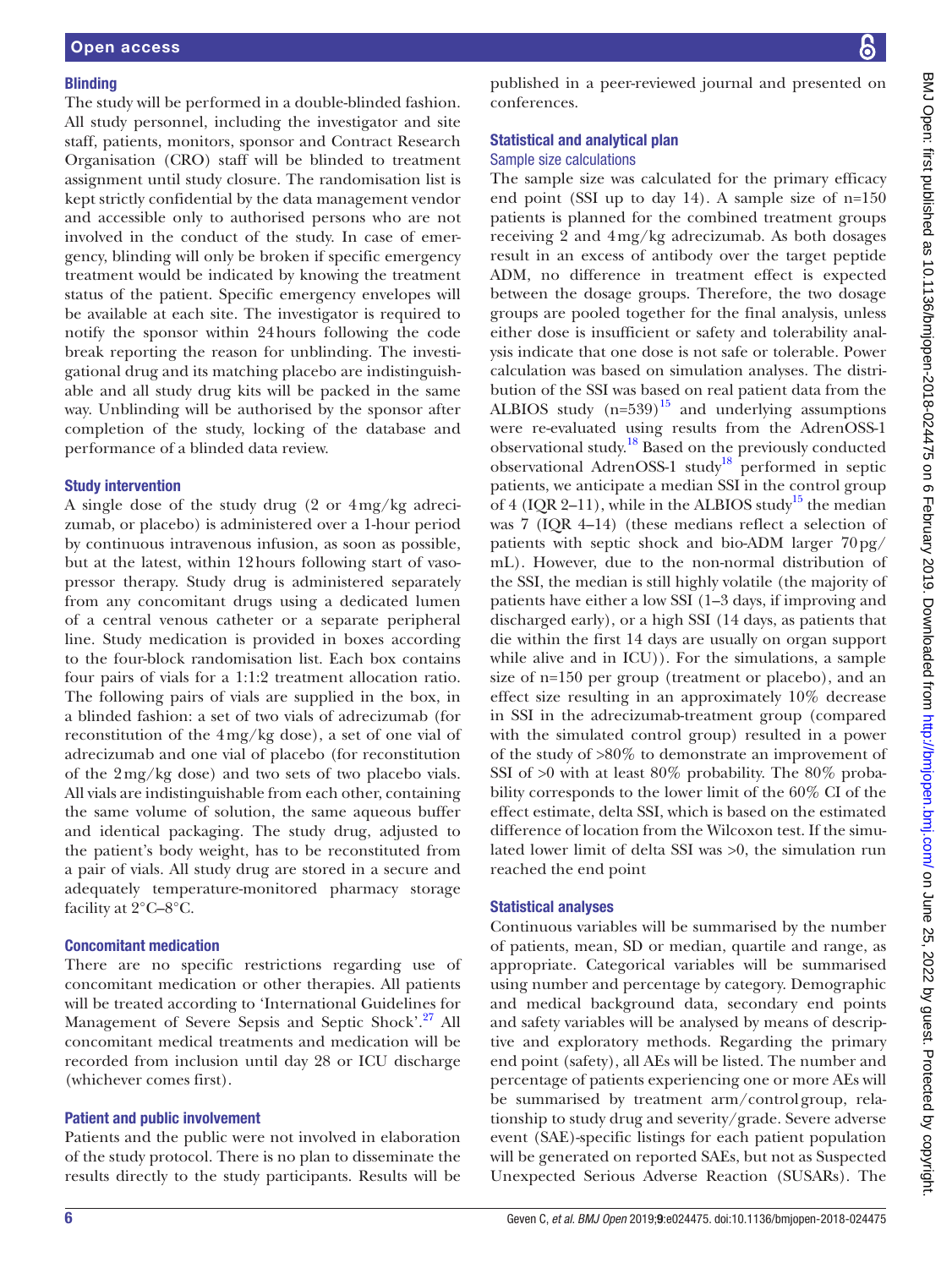BMJ Open: first published as 10.1136/bmjopen-2018-024475 on 6 February 2019. Downloaded from http://bmjopen.bmj.com/ on June 25, 2022 by guest. Protected by copyright. BMJ Open: first published as 10.1136/bmjopen-2018-024475 on 6 February 2019. Downloaded trom <http://bmjopen.bmj.com/> BMJ On June 25, 2022 by guest. Protected by copyright.

same will be made for related SAEs. Mortality analysis is described below.

The primary analysis for efficacy will be performed as an intention-to-treat analysis based on the combined dosage groups of adrecizumab (n=150 patients total) versus placebo. A secondary analysis will compare the two doses for differences in efficacy. In case patients did not receive the treatment they were randomised to, an analysis based on the actual treatment will also be performed (as-treated analysis). The primary efficacy end point, 14-day SSI, will be analysed using the non-parametric Wilcoxon test, to estimate the treatment effects (based on the Wilcoxon estimate for difference in location) as well as its CI. First, it will be determined whether the improvement in SSI due to treatment is >0 with at least 80% probability (based on the lower limit of the one-sided CI of the effect estimate of the Wilcoxon test). If this is achieved, the classical p value from the Wilcoxon test will also be calculated. All-cause mortality will be evaluated using Kaplan-Meier plots comparing treatment (separate for each dose, as well as a comparison combining both doses into one group) versus placebo (log-rank test) and Cox regression modelling including covariates to adjust for potential confounders. Potential confounders include age, gender, MAP, HR, source of infection, blood culture, comorbidities and initial SOFA score as well as variables showing significant between-group differences (despite randomisation). In order to identify subgroups which may possibly benefit more from adrecizumab treatment, interactions with other drugs, as well as exploratory subgroup analyses are planned in patients defined by disease severity, biomarkers, concomitant medication or other clinical data. The subgroup analyses is nevertheless purely exploratory. Subgroups will be defined by tertiles for continuous variables. For categorical variables, categories will be summarised such that they best represent tertiles if more than three categories are available. Statistical analysis of secondary end points is exploratory, and will be specified in a separate statistical analysis plan, which is to be finished before conclusion of the study.

#### Interim analysis with futility stop

An unblinded interim analysis is planned after 50% of patients completed the study on day 28. The study will be terminated if the probability of a positive outcome after of all patients is below 40%, based on the primary efficacy end point 14-day SSI. In case the futility stop is reached, but if some of the other efficacy end points show a promising outcome for the full study, the futility stop may be suspended. Statistical consequence of applying the futility analysis was included in the power simulation. An independent statistician is responsible for analysing the data at interim analysis, and the steering committee, as well as the sponsor, will remain blinded until the end of the study. Note that the interim analysis focuses on futility only, potential termination of the trial based on harm is based on the reviewing and evaluation of unblinded data

on safety and mortality by the DSMB (described further below).

### Data quality assurance

All data management activities are done according to ICH-GCP as required by regulatory agencies. A commercial CRO, M.A.R.C.O. GmbH & Co (M.A.R.C.O), will be responsible for data management. All sites will maintain source documentation and enter patient data into an electronic case report form (eCRF). The clinical centre is responsible for the secure and restrictive archiving of source data for at least 15 years or until the written notification from the sponsor that the documents are no longer required. During the required period, the clinical centre will ensure that archived data and documents will be undamaged, legible and accessible to the sponsor and/or for regulatory purposes, if required. The study master file, the eCRFs, code envelopes and other material supplied for the performance of the study will be retained by the sponsor according to applicable regulations and laws, including the new GDPR (see also the section on 'Confidentiality'). Regarding the eCRF, automated and manual checks will be performed to ensure completeness and consistency of the data, and investigator site personnel seeking access must go through training processes before access to the system is granted. The eCRF was designed by M.A.R.C.O. in the Amedon system. Validation checks are implemented in the system or programmed with SAS, V.9.1 or higher, according to the data validation plan set up by M.A.R.C.O.

# Missing data

In general, missing data in clinical variables will not be replaced or imputed. If missing data should occur in variables required for secondary efficacy end points (eg, SOFA score or other secondary efficacy end points), a sensitivity analysis will be conducted assigning missing end point data with the worst possible value (as defined for withdrawals), in addition to the analysis based on valid data only. In addition, an analysis will be conducted where missing data points will be imputed using interpolation or extrapolation, with the exception that missing bilirubin will be set to normal (liver SOFA component=0). Missing follow-up time information will not be replaced for mortality analysis, but rather treated as respective methods for survival analysis intend.

# Safety assessments

#### Medication error

Adequately trained hospital staff will prepare, doublecheck and administer study medication. The dose levels that are administered in the study have not caused any safety concerns in previous studies in healthy volun $t$ eers<sup>22–24</sup> or in preclinical safety and toxicological studies in animals and non-human primates. The risk for adverse health effects due to medication errors are thought to be minimal.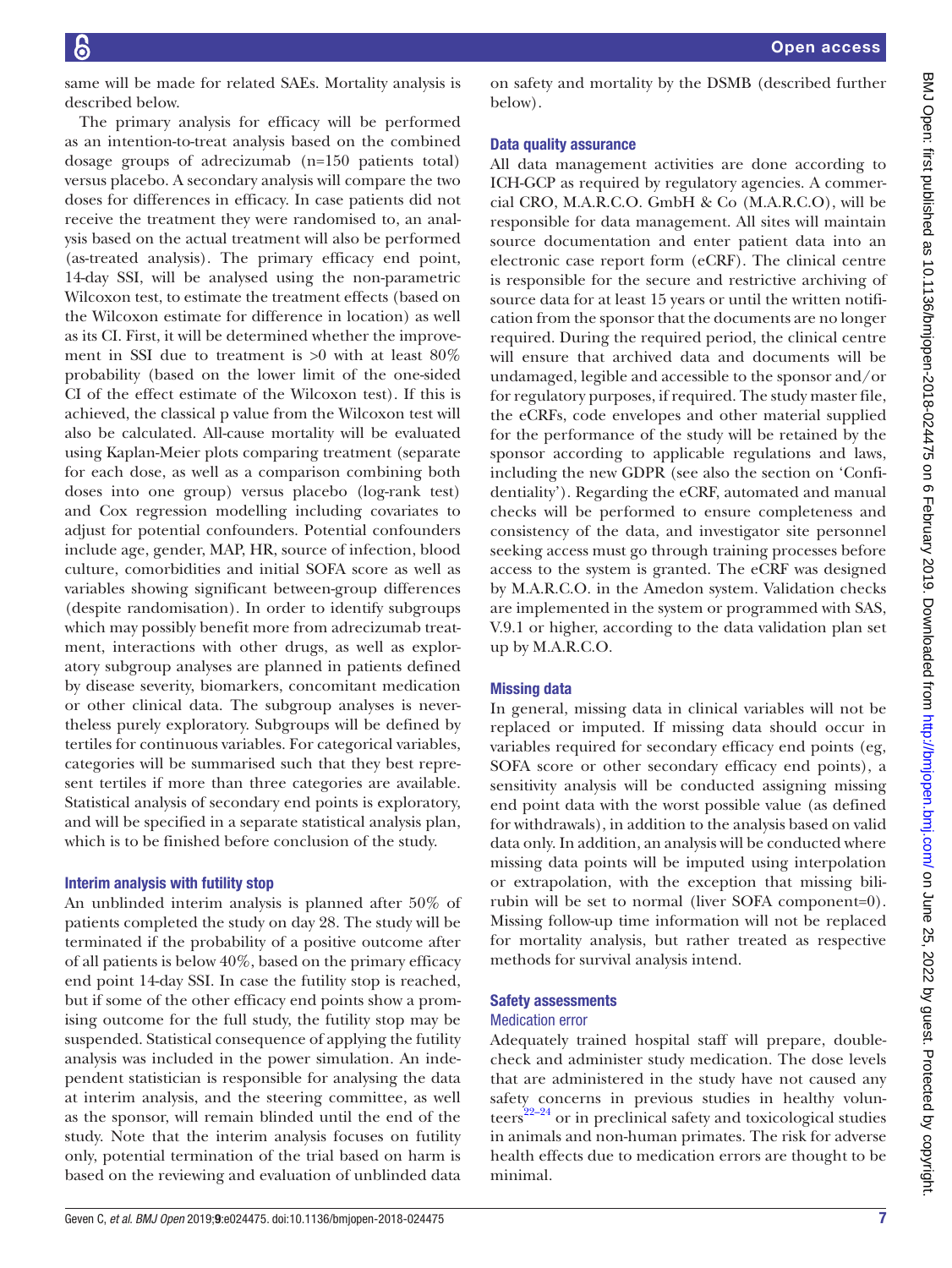#### Overdose risks

No drug-specific antidote for adrecizumab is available. An overdose is defined as any dose higher than the assigned treatment dose. However, if by accident, the maximum volume would be withdrawn from a pair of adrecizumab vials during preparation of study medication, this would not exceed the tested maximum dose of 8mg/kg adrecizumab in healthy volunteers, which did not result in any safety concerns.<sup>22-24</sup>

#### AE reporting

All patients are monitored for AEs. AEs are defined as any untoward medical occurrence in a patient administered a product and which does not necessarily have a causal relationship with this treatment. Investigators must document all AEs (whether serious or non-serious and judged related or unrelated to the study drug) that occur during the study period extending from day 1 (inclusion) until 90 days after study drug administration in the eCRF. If the AE is serious, a 'serious AE report form' must also be sent to the safety contact of the sponsor (spm,<sup>[2](#page-9-1)</sup> Safety Projects & more GmbH, Hirschberg an der Bergstraße, Germany) within 24hours of becoming aware of the SAE. The severity of the AE will be rated as 'mild', 'moderate', 'severe', 'life-threatening', 'disabling' or 'death related to event'. Investigators will use medical judgement to determine whether there is evidence for a causal relationship and will describe this causality using terms such as 'certain', 'probably/likely', 'possible', 'unlikely' or 'unrelated'. All AEs will be followed-up until they have abated, or until a stable situation has been reached, and will be reported as such.

# External data monitoring committee

An independent DSMB has been established to monthly review safety data including SAEs and, overall safety data, and will judge the relevance of events for patient safety. DSMB members will have no direct relationship to the study or to the study sponsor. The DSMB, composed by two clinical experts in the field of sepsis, a biostatistician and a pharmacovigilance representative, will operate independently. The DSMB is empowered to recommend changes in the design of the study to ensure the safety of the patients and scientific integrity of the study.

# **Withdrawal**

Participation is strictly voluntary and a patient or their legal representative may withdraw the patient from the study at any time without providing an explanation. This will not affect his/her right for future medical care. If a patient would withdraw from the study, the date, circumstances and any reason provided will be documented on the withdrawal page of the eCRF. No study-specific data or patient material will be collected after withdrawal of consent. No data obtained after withdrawal of consent will be recorded on eCRFs, unless the patient consents to the use thereof. For safety analysis, the patient's outcome status (dead or alive) at day 90 will be collected. For the

main efficacy analysis, these patients will be excluded. In order to rule out that patient withdrawal is linked to treatment, a sensitivity analysis will be conducted assigning missing end point data with the worst possible value (ie, worst possible value for patients in the treatment group, the best possible value for patients in the control group). In addition, an analysis will be conducted where missing data points will be imputed using interpolation or extrapolation, if applicable.

# Study period

The study started enrolling patients in December 2017. The estimated study enrolment completion date is anticipated in the first half of 2019. Please note that this manuscript was finalised prior to the interim analysis.

# Ethics and dissemination

# **Ethics**

The study is performed in accordance with the Declaration of Helsinki, ICH-GCP, Code of Federal regulations and all other applicable regulations. Collection of personal data is performed according to country-specific regulations.

# **Confidentiality**

After written informed consent has been obtained, patients will be assigned a unique six-digit patient identification number. This allows identification of patients, while maintaining patient confidentiality. The investigators, designated CRO and sponsor and all other involved parties will preserve the confidentiality of all patients taking part in the study, in accordance with ICH-GCP and local regulations. Confidentiality of all patient identities will be maintained, except during source data verification when monitors, auditors and other authorised agents of the sponsor or its designee, the ethics committee or any other applicable regulatory authorities are granted direct access to the study patient's original medical records. No material bearing a patient's name will be kept on file by the CRO or sponsor. The code list with treatment allocations (randomisation list) is stored separately from the sponsor at the data management vendor (CRO) during the course of the study. These data management vendors will provide all relevant data (pseudonymised) to the sponsor after the end of the study. In addition, sets of sealed envelopes with randomisation codes are kept at the site for emergency unblinding, with the DSMB and with the party responsible for reporting SUSARs as required by regulatory agencies. Data retained from this study will be protected in accordance with all applicable legal requirements. Information about study patients will be kept confidential and managed according to the requirements of EU-directives 2001/20/EC, 2005/28/EC and 2003/63/EC, and relevant national and local legislation. All ongoing subjects signed the ICF (including the data protection part) and additionally the 'Information letter for ongoing patients' regarding the new GDPR/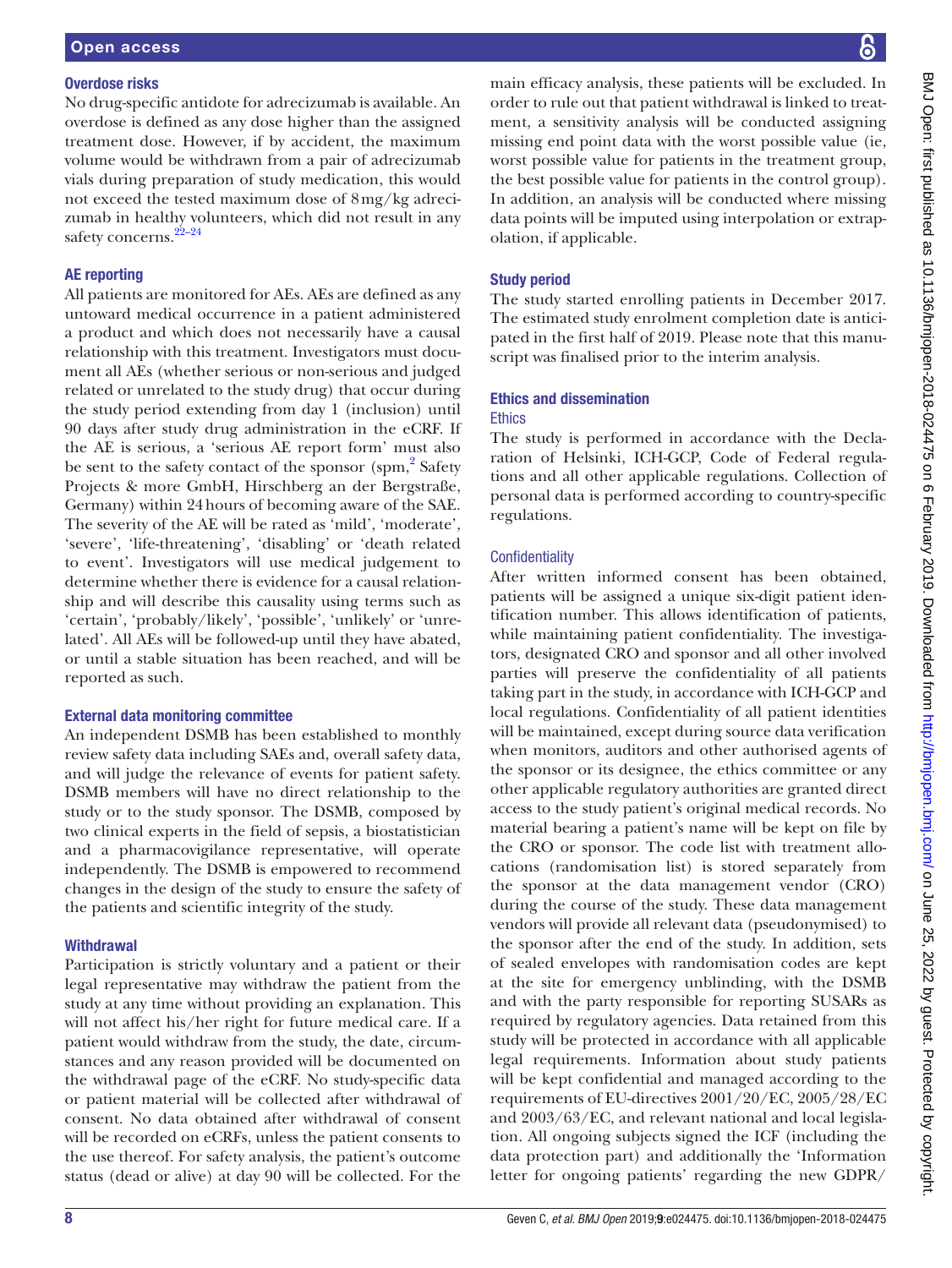(DSGVO, Germany). All patients have been informed by investigators before they signed these documents.

#### Data access

The following parties have access to the data: sponsor, sites and selected vendors (data management, pharmacovigilance). Individual patient data may be used by site investigators for publication in agreement with the sponsor. Please note that the confidentiality section also specifies some external parties that may access data (regulatory authorities, etc).

### Sample storage

A biobank for biomarkers is implemented and samples are stored for potential future use.

#### Study monitoring

The study is monitored by a clinical monitor, who will visit the investigator and study sites at periodic intervals in addition to phone, letter and email contact. The monitor will follow the study closely through reviewing of study records and source documents, and will determine if the reported data are accurate and complete.

#### Dissemination policy

The data of the study will be reported at scientific meetings and published in a peer-reviewed scientific journal, regardless of the results on outcome, in accordance with the good publication practice guideline of the international society for medical publication professionals. The sponsor and the investigator and other individuals who have expertise in the area and who are willing to interpret the data and write or review articles and presentations will form a publication steering committee to oversee the preparation of articles and presentations from this study.

#### **DISCUSSION**

The development of new therapies for the treatment of sepsis and septic shock has proven to be a challenging task over the last decades. Many trials have investigated potential adjunctive therapies, predominantly focussing on anti-inflammatory agents. Unfortunately, this enormous effort put into dozens of clinical trials has not yielded compounds with clinically relevant beneficial effects. This can be explained by many factors, such as heterogeneous study populations and difficulties in selecting patients who may best benefit from an intervention. Also, the timing of the intervention, inappropriate outcome measures and the complexity of the disease with multiple pathways of injury hamper clinical research in sepsis patients.<sup>528</sup>

Importantly, when antibodies were used, most interventions were based on complete neutralisation of the target. However, physiology probably is more balanced as some targets can exert both beneficial and detrimental effects, often even simultaneously. This may also represent a major contributing factor to the failure of many therapies to improve outcome witnessed in the last decades. Along

these lines, it might be argued that a partially neutralising therapy is more effective than total neutralisation. The AdrenOSS-2 trial is an innovative, biomarker driven trial with a novel, supposedly clinically relevant efficacy end point.

Patient heterogeneity is a substantial contributor to the difficulties in identifying effective therapies for sepsis. Patient selection is innovative in this study for two reasons. First, a more homogeneous subgroup of sepsis patients is selected, based on the combination of presence of early signs of shock, that is, requiring vasopressor support, as well as elevated concentration of the biomarker bio-ADM. Selecting patients in the early phase of septic shock should select patients with preventable organ dysfunction compared with patients for whom septic shock and need of vasopressors lasted >12hours. Furthermore, as previously described, measuring bio-ADM at baseline correlates strongly with the need for organ supporting therapy and mortality.<sup>14 15 17 18</sup> Therefore, including bio-ADM as an inclusion criteria likely allows for better selection of patients who need vasopressors and have a poor outcome. Combining need of vasopressor and high bio-ADM may contribute to obtaining a more homogeneous population of patients who may benefit most from this adjunctive sepsis therapy. To our knowledge, this is one of the first precision medicine study in sepsis patients[.29](#page-10-13)

ADM is a key vasoactive peptide involved in several important pathways in sepsis, which makes it an attractive therapeutic target in sepsis.<sup>10</sup> It has previously been described as a double-edged sword in sepsis.<sup>30</sup> On vascular smooth muscle cells, ADM exerts vasodilatory effects and thereby induces vasodilation and hypotension. $11-13$  This effect of interstitial ADM may exacerbate the severity of shock and may lead to organ hypoperfusion and organ dysfunction. In contrast, ADM present in the circulation exerts potent endothelial barrier stabilising effects, reducing vascular leakage that may improve survival, as was demonstrated in vitro $6\overline{7}31\overline{32}$  and in vivo in animal models of sepsis and systemic inflammation.<sup>8 9 33 34</sup> However, direct administration of ADM during sepsis poses several limitations. Because of a short half-life, $\frac{11}{11}$  continuous infusion of ADM would be required. In addition, due to ADM's potent vasodilative effects, ADM-induced hypotension might be an issue, which might further aggravate shock in septic patients. A non-neutralising antibody might attenuate ADM's vasodilatory effects on vascular smooth muscle cells (VSM) and potentiate ADM's effects on endothelial cells.

Adrecizumab, a *non-neutralising* ADM-binding antibody, is one of the first therapies specifically aimed at improving vascular endothelial barrier function, and represents a new candidate drug for the treatment of septic shock. A detailed description of adrecizumab's supposed mode of action is described elsewhere. $35$  Briefly, during sepsis, increased concentrations of ADM in the interstitial compartment are thought to contribute to hypotension. Adrecizumab, which is confined to the blood compartment, shifts the distribution of ADM away from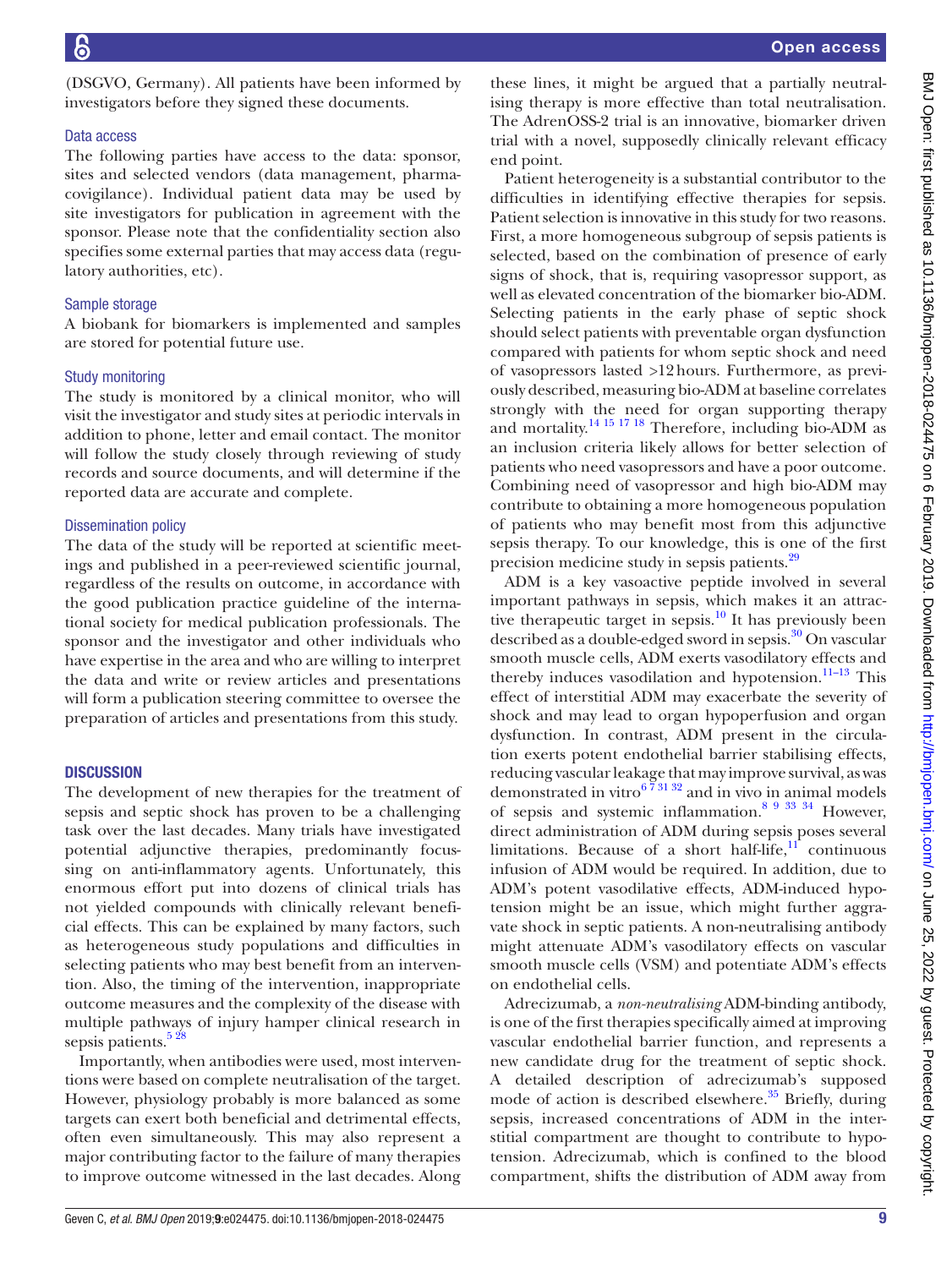the interstitium towards the blood, by preventing diffusion of bound  $ADM.<sup>35</sup>$  This results in a strong increase of (bound) ADM concentrations in the blood,  $2^{2-24}$  where it, being bound to a non-neutralising antibody, interacts with receptors on endothelial cells and reduces vascular leakage and tissue oedema. At the same time, concentrations in the interstitium are reduced through this mechanism, leading to less vasodilation and subsequent hypotension. This increase in plasma ADM concentration was observed in a rapid and dose-dependent manner on intravenous administration of adrecizumab, both in animals and in humans. $21-24$  Through reducing vascular leakage, tissue oedema and hypotension, adrecizumab could increase tissue perfusion and improve the prognosis of sepsis patients, whereas it might also reduce the use of vasopressors, thereby limiting potential adverse effects of vasopressors.<sup>[36 37](#page-10-19)</sup>

Adrecizumab, administered as a single intravenous dose (due to its long half-life of 14 days), showed promising results in preclinical studies of systemic inflammation and septic shock, including attenuation of vascular leakage, lower vasopressor infusion rates and less organ dysfunction, related to improved survival.<sup>19-21</sup>

Substantial effort has been directed at reducing mortality in sepsis patients. Nevertheless, all major sepsis trials have failed to improve survival. Although survival is a clear and relevant end point, it may be too insensitive to demonstrate a beneficial effect of a novel intervention. Therefore, novel end points beyond all-cause mortality should be considered. $38$  The use of composite end points allows for a more nuanced assessment of morbidity and mortality. A new composite end point, the SSI, is used in the present study as the primary efficacy end point. The SSI is a composite index reflecting days on organ supportive therapy (haemodynamics, pulmonary), days with organ dysfunction (renal) as well as all-cause mortality. These organ systems were improved by adrecizumab administration in preclinical models, and support of these organ systems defines ICU care, indicating that a therapeutic effect is of clinical relevance. The SSI is thought to allow for earlier and more sensitive observations of possible clinically relevant beneficial effects of adrecizumab compared with more traditional primary efficacy end points.

Potential limitations of the study include strict inclusion and exclusion criteria and a short window for patient inclusion (within 12hours following vasopressor therapy). These limitations result in a more homogenous study population, but they may make recruitment more difficult and limit the generalisability of the results.

In conclusion, despite the exponential increase of knowledge gathered in the last decades pertaining the pathophysiology of septic shock, this has not translated to effective therapeutic interventions and as a consequence, this condition remains to have an unacceptable high morbidity and mortality. The AdrenOSS-2 trial is one of the first personalised medicine trial in patients with septic shock, aimed at characterising the safety and

efficacy of the ADM-binding antibody adrecizumab in patients with septic shock with elevated concentrations of bio-ADM. The trial incorporates a number of innovative features such as biomarker-guided patient selection and a novel efficacy end point in its design to avoid pitfalls of previous sepsis trials. Adrecizumab represents a promising approach to treat this lethal syndrome. The results of this proof-of-concept and dose-finding phase II trial are eagerly awaited, and will importantly aid the design of future trials with this drug.

#### Author affiliations

<sup>1</sup>Department of Intensive Care Medicine, Radboud Center for Infectious Diseases (RCI), Radboud University Medical Center, Nijmegen, The Netherlands <sup>2</sup>Department of Anesthesia, Burn and Critical Care, University Hospitals Saint-Louis—Lariboisière, Paris, France 3 UMR-S 942, Inserm, Paris, France

4 Paris Diderot University, Paris, France

5 Adrenomed AG, Hennigsdorf, Germany

<sup>6</sup>Department of Intensive Care Medicine and Intermediate Care, RWTH University Hospital Aachen, Aachen, Germany

<sup>7</sup>Department of Critical Care Medicine, Cliniques Universitaires Saint-Luc, Université Catholique de Louvain (UCL), Brussels, Belgium

Acknowledgements The authors would like to thank the staff and patients participating in the study. The authors would also like to thank Joachim Struck for critically reviewing the manuscript.

Contributors CG and AB drafted the manuscript. The manuscript was critically reviewed by MK, OH, PS, JZ, GM, P-FL, AM and PP. All authors read and approved the final manuscript for publication.

Funding This work was supported by Adrenomed AG (the study sponsor; contact JZ, [jzimmermann@adrenomed.com\)](jzimmermann@adrenomed.com).

Competing interests CG and AB received travel reimbursements from Adrenomed AG. MK declares to have no competing interests. OH, PS and JZ are employed by Adrenomed AG. GM received travel reimbursements and consultancy fees from Adrenomed AG. P-FL received travel reimbursements and consultancy fees from Adrenomed AG AM received travel reimbursements from Adrenomed AG. UMR-S 942 Inserm received a research grant from Adrenomed AG. PP received travel reimbursements and consultancy fees from Adrenomed AG. PP institution received a research grant from Adrenomed AG. Adrenomed AG reviewed this manuscript. Adrenomed AG holds patent rights on anti-ADM antibodies.

Patient consent for publication Not required.

Ethics approval This study is approved by relevant institutional review boards/ independent ethics committees and is conducted in accordance with the ethical principles of the Declaration of Helsinki, the European Medicines Agency guidelines of Good Clinical Practice and all other applicable regulations.

Provenance and peer review Not commissioned; externally peer reviewed.

Open access This is an open access article distributed in accordance with the Creative Commons Attribution Non Commercial (CC BY-NC 4.0) license, which permits others to distribute, remix, adapt, build upon this work non-commercially, and license their derivative works on different terms, provided the original work is properly cited, appropriate credit is given, any changes made indicated, and the use is non-commercial. See: [http://creativecommons.org/licenses/by-nc/4.0/.](http://creativecommons.org/licenses/by-nc/4.0/)

#### **REFERENCES**

- <span id="page-9-0"></span>1. Gaieski DF, Edwards JM, Kallan MJ, *et al*. Benchmarking the incidence and mortality of severe sepsis in the United States. *[Crit](http://dx.doi.org/10.1097/CCM.0b013e31827c09f8)  [Care Med](http://dx.doi.org/10.1097/CCM.0b013e31827c09f8)* 2013;41:1167–74.
- <span id="page-9-1"></span>2. Fleischmann C, Scherag A, Adhikari NK, *et al*. Assessment of global incidence and mortality of hospital-treated sepsis. current estimates and limitations. *[Am J Respir Crit Care Med](http://dx.doi.org/10.1164/rccm.201504-0781OC)* 2016;193:259–72.
- 3. Vincent JL, Marshall JC, Namendys-Silva SA, *et al*. Assessment of the worldwide burden of critical illness: the intensive care over nations (ICON) audit. *[Lancet Respir Med](http://dx.doi.org/10.1016/S2213-2600(14)70061-X)* 2014;2:380–6.